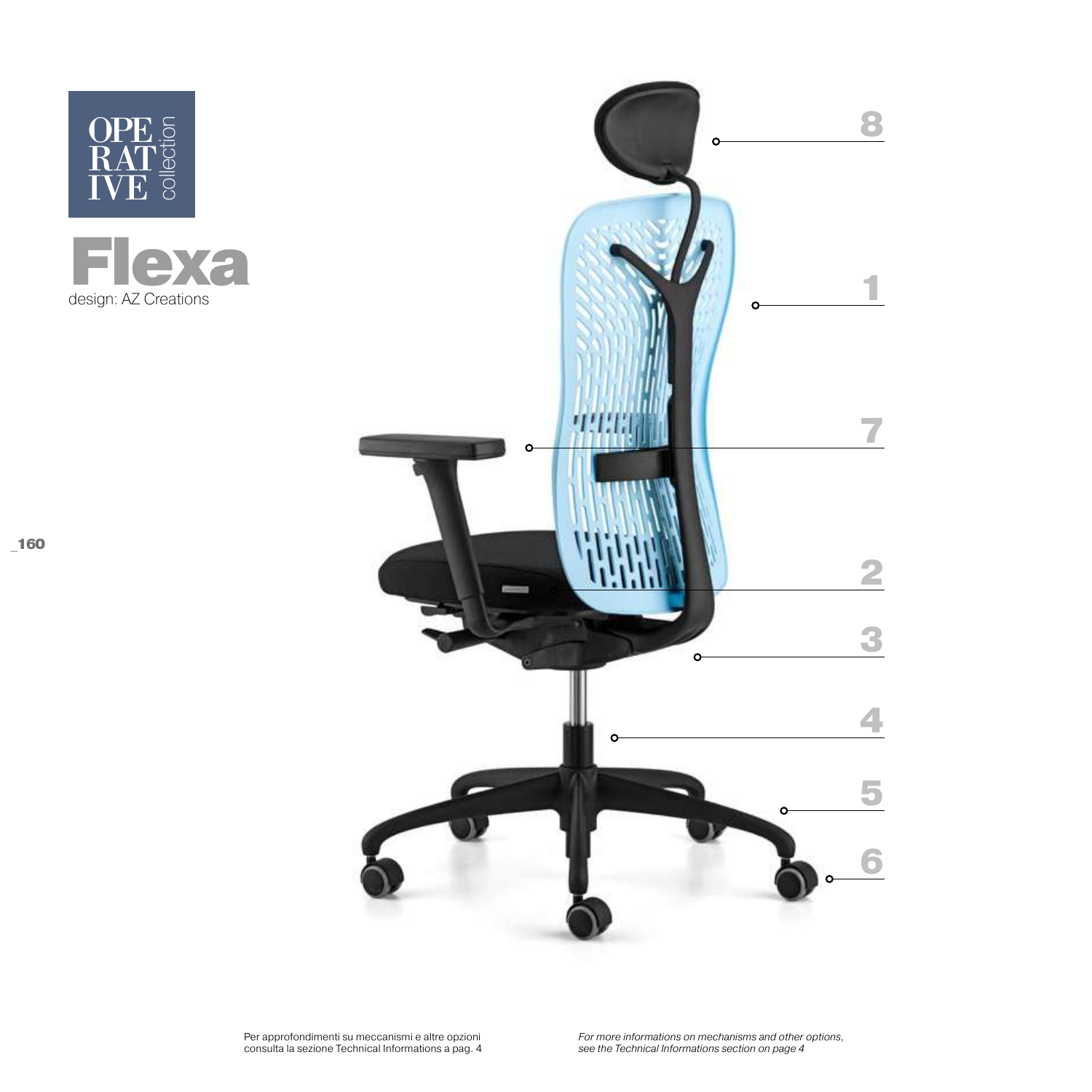Dossier en polypropylène haute module, à vue ou rembourré de mousse et tapissé, avec soutien en forme de Y en polyamide renforcé en fibre de verre, finition blanc ou noir, avec soutien lom-

Assise en polypropylène rembourrée de mousse moulée à

• Réglable en hauteur, pivotant,

• Réglable en hauteur, pivotant,

• Piètement 5 branches en polyamide renforcé en fibre de verre, Ø 700mm, finition noir • Piètement 5 branches alu poli,

• Piètement 5 branches en polyamide renforcé en fibre de verre, Ø 680mm, finition noir • Piètement design 5 branches polyamide blanc, Ø 700

**1. DOSSIER:**

baire intégré **2. ASSISE:**

froids, tapissée **3. MECANISME:**  SynchroPlus+, réglage en hauteur, réglage de tension, inclinaison dossier 20°et assise 8°, en 5 positions avec système anti-choc, profondeur d'assise 6

cm en 5 positions **4. VERIN A GAZ:**

finition chromé

finition noir **5. PIETEMENT:**

Ø 700mm

**6. ROULETTES:**

#### **1. SCHIENALE:**

Schienale in polipropilene ad alto modulo, a vista, o imbottita con spugna rivestita in tessuto, con supporto a forma di Y in poliamide con carica di fibra vetro, finitura nera o bianca, con supporto lombare integrato

#### **2. SEDILE:**

Sedile in polipropilene imbottito con spugna schiumata a freddo, rivestita in tessuto

# **3. MECCANISMO:**

SynchroPlus+, comando elevazione a gas, regolazione tensione schienale, inclinazione 20°sch. 8°sed. in 5 posizioni con antishock, traslazione sed. 6cm in 5 posizioni

#### **4. GAS:**

- Regolabile in altezza, rotazione, finitura cromata
- Regolabile in altezza, rotazione, finitura nera

#### **5. BASE:**

- Base 5 razze in poliamide con carica di fibra di vetro, Ø 700mm, finitura nero
- Base 5 razze in alluminio, Ø 700mm, finitura lucida
- Base 5 razze in poliamide con carica di fibra di vetro, Ø 680mm, finitura nero
- Base 5 razze design poliammide bianca, Ø 700

# **6. RUOTE:**

Ruote Ø 50mm, autofrenanti o autofrenanti e gommate, finitura nera

# **7. BRACCIOLI:**

- Bracciolo regolabile in poliamide, finitura nera, con top in poliamide, finitura nera, o top in poliuretano morbido
- Bracciolo regolabile in poliamide, finitura bianca, con top in poliamide, finitura nera, o top in poliuretano morbido
- Bracciolo regolabile in tubo ellittico d'acciaio, 40x20mm, finitura cromata (15μm) o verniciata a polveri, con top in poliamide, finitura nera
- Bracciolo regolabile 4D con top morbido in poliuretano, regolazione 360° silenziosa

# **8. POGGIATESTA:**

Poggiatesta regolabile

#### *1. BACKREST:*

*High modules Polypropylene backrest, optionally foam padded and fabric upholstery. Fiberglass reinforced polyamide Y shaped support. Black or white finishes, integrated lumbar support.*

#### *2. SEAT:*

*polypropylene seat, cold injected foam padded, fabric upholstery 3. MECHANISM:* 

*SynchroPlus+, gas lift height adj. Backrest tension adj. backrest inclination 20° in 5 locking position with antishock, seat inclination 8°. Sliding seat device 6cm in 5 positions*

# *4. GAS LIFT:*

- *Height adjustable, swivel, chromed finish*
- *Height adjustable, swivel, Black finish*

# *5. BASE:*

- *Fiberglass reinforced polyamide 5 spoke base, Ø 700 mm, black finish*
- *Polished aluminium 5 spoke base, Ø 700 mm*
- *Fiberglass reinforced polyamide 5 spoke base ,Ø 680 mm, black finish*
- *5-spoke white polyamide design base, Ø 700*

#### *6. CASTORS:*

*360° 8. HEADREST: Adjustable headrest*

*Ø 50 mm self-braking castors, or soft self-bracking. Black finish 7.ARMREST:*

• *White Polyamide adj.armrest, black polyamide top or soft black polyuretane pad* • *Adj. Armrest, ellipt. Steel tube 40x20, chromed finish (15μm) or powder coated. Black polyamide pad*

• *4D Armrest, soft polyurethane pad,soundless adjustment* 

• *Black Polyamide adj.armrest, black polyamide top or soft black polyuretane pad*

#### mées, finition noir **7. ACCUDOIR:**

• Accoudoir réglable en polyamide, finition noir, manchette en polyamide, finition noir ou en polyuréthane souple

Roulettes Ø 50mm, autofreinantes ou autofreinantes et gom-

- Accoudoir réglable en polyamide, finition blanc, manchette en polyamide, finition noir ou en polyuréthane souple
- Accoudoir réglable en tube d'acier elliptique, 40x20mm, finition chromé (15μm) ou verni époxy, manchette en polyamide, finition noir
- Accoudoir 4D manchette en polyuréthane souple, pivotant 360°, réglage silencieux

# **8. APPUI-TÊTE**

Appui-tête reglable

## *1. RÜCKENLEHNE:*

*Rückenlehne aus Polypropylen mit hohem Elastizität Modul, alternativ augepolstert mit Schwamm und Stoffbezug. Y geformte Rückenlehnenhalter aus glasfaserverstärkten Polypropylen mit integrierte Lumbalstütze schwarz oder weiss.* 

# *2. SITZ:*

*Polypropylen Sitz, ausgepolstert mit kaltgeschäumten Polyurethan, mit Stoffbezug*

# *3. MECHANIK:*

*SynchroPlus+, Gaslift Höhenverstellung, Rückenlehne mit Spannungsregler, 20°Rückenlehneneigung, 8°Sitzneigung, 5-stufige Einstellung mit Antishock, 6 cm Sitztiefenverstellung mit 5 Positionen*

#### *4. GASFEDER:*

- *Sitzhöhenverstellung, drehbar, verchromt*
- *Sitzhöhenverstellung, drehbar, schwarz*

#### *5. GESTELL:*

- *5-stern glasfaserverstärktpolyamid Fußkreuz, Ø 700 mm, schwarz*
- *5-Stern Alu poliertes Fußkreuz, Ø 700 mm*
- *5-Stern schwarzes glasfaserverstärktes Polyamid Fußkreuz, Ø 680 mm*
- *5-Stern weiß Polyamid Design Fußkreuz, Ø 700*

# *6. ROLLEN:*

*Ø 50 mm gebremste, oder weiche gebremste Rollen, schwarz*

# *7. ARMLEHNEN:*

- *Verstellbare schwarze Polyamid Armlehne mit Polyamid Armauflage oder mit weiche Polyurethan Armauflage*
- *Verstellbare weiße Polyamid Armlehne mit Polyamid Armauflage oder mit weiche Polyurethan Armauflage*
- *Verstellbare Armlehne aus Ellipt. Stahlrohr, 40x20mm, verchromt (15μm) oder pulverbeschichtet, schwarze Polyamid Armauflage*
- *4D Armlehne schwarz, PU Armauflage, verschiebbar, geräuschlos 360° drehbar*

# *8. KOPFSTÜTZE:*

*Kopfstütze höhenverst*

# **1. RESPALDO:**

Parte posterior de polipropileno de alto módulo, expuesta o tapizada con espuma cubierta de tela, con soporte en forma de Y en poliamida con relleno de fibra de vidrio, acabado en negro o blanco, con soporte lumbar integrado

# **2. ASIENTO:**

Asiento de polipropileno acolchado con espuma de espuma fría, tapizado

# **3. MECANISMO:**

SynchroPlus+, control de elevación de gas, ajuste de tensión posterior, inclinación respaldo 20° . 8° asiento En 5 posiciones con antishock, desplazamiento asiento 6cm en 5 posiciones

 $\overline{\phantom{a}}$ 

161 \_

# **4. GAS:**

- Ajustable en altura, rotación, acabado cromado
- Ajustable en altura, rotación, acabado negro

# **5. BASE:**

- Base de 5 estrellas en poliamida con carga de fibra de vidrio, Ø 700 mm, acabado negro
- Base de 5 estrellas en aluminio, Ø 700mm, acabado brillante.
- Base de 5 radios en poliamida con carga de fibra de vidrio, Ø 680 mm, acabado negro
- Base design estrella en polyamida blanco, Ø 700 **6. RUEDAS:**

# Ruedas de Ø 50 mm,

#### autofrenado o autofrenadoy blandas, acabado negro **7. BRAZOS:**

- Brazos regulable en poliamida, pint. negro, con top de poliamida, acabado negro o top de poliuretano suave
- Reposabrazos fijo en poliamida, acabado negro
- Brazos ajustables en tubo de acero elíptico, 40x20mm, acabado cromado (15 μm) o con recubrimiento en polvo,
- Brazos 4D, almohadilla en poliuretano suave, ajuste 360° sin sonido

#### **8. REPOSACABEZAS:**

Reposacabezas reglable

- Ruote Ø 65mm gommate autofrenanti (per versione base 5 razze alluminio)
- *• Soft self-braking castors Ø 65mm (alum. 5 spoke base only)*
- Roulettes Ø 65mm gommées autofreinantes (pour version piet. 5 branches alu poli)

ON REQUEST

- *• Weiche gebremste Rollen Ø 65mm (nur für 5-Stern Alu-Fußkreuz)*
- Ruedas goma Ø 65 autofreno (para base 5 rayos alum.)

*Für weitere Details zu Mechanik und Optionen siehe den Abschnitt Technische Informationen auf Seite 4*

Para más informaciònes sobre los mecanismos y otras opciones consulte la sección de Informaciónes Técnica pag. 4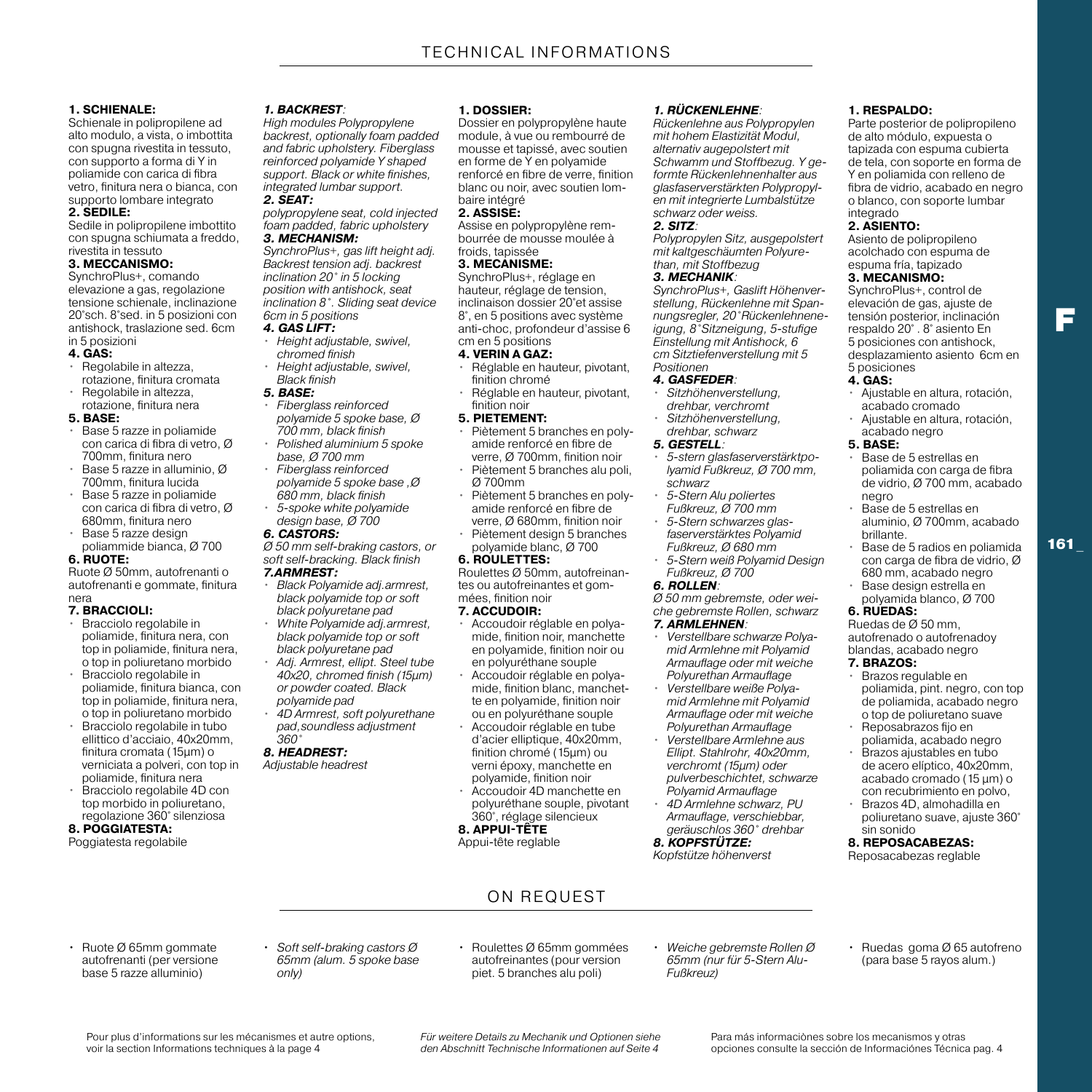



Per approfondimenti su meccanismi e altre opzioni consulta la sezione Technical Informations a pag. 4

*For more informations on mechanisms and other options, see the Technical Informations section on page 4*

F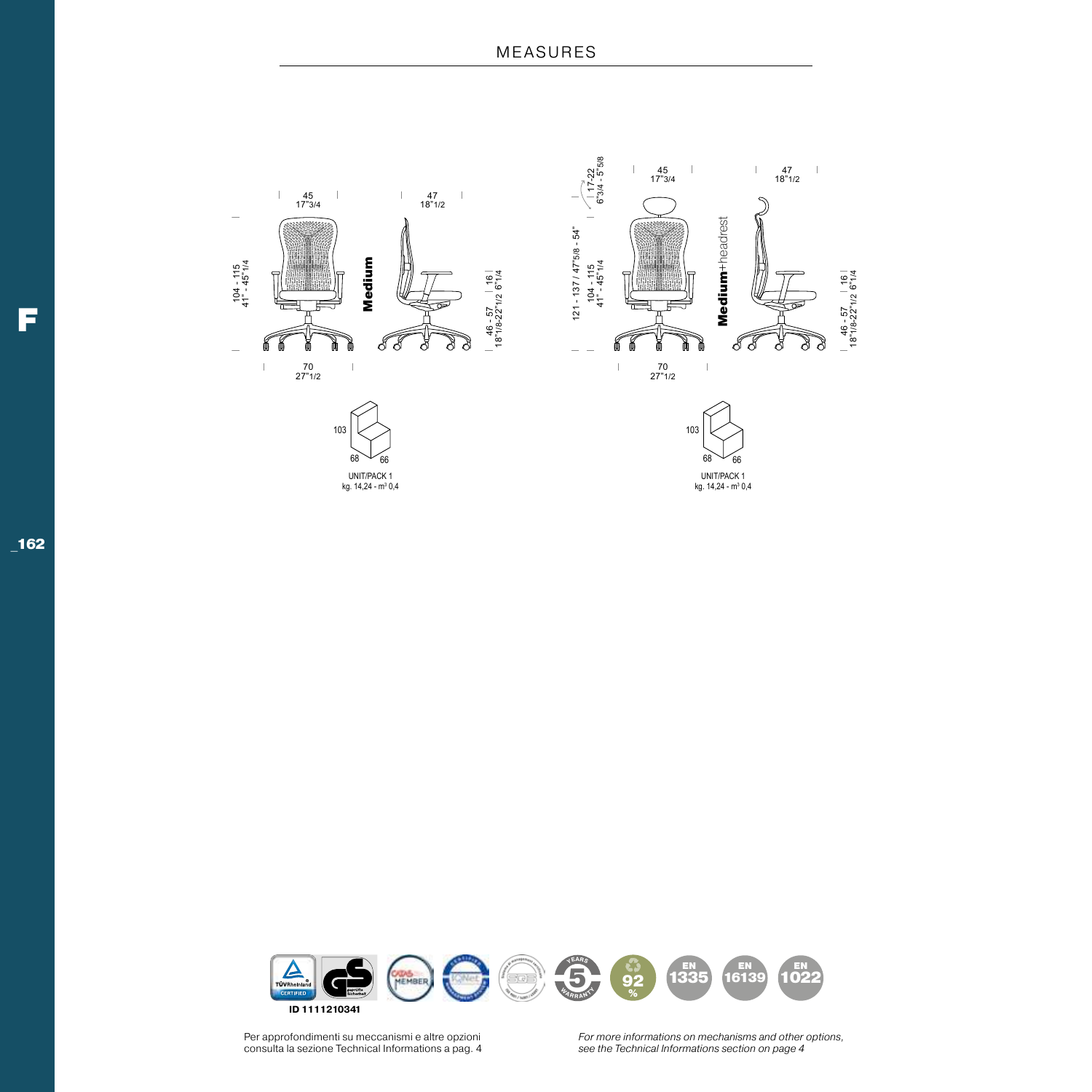